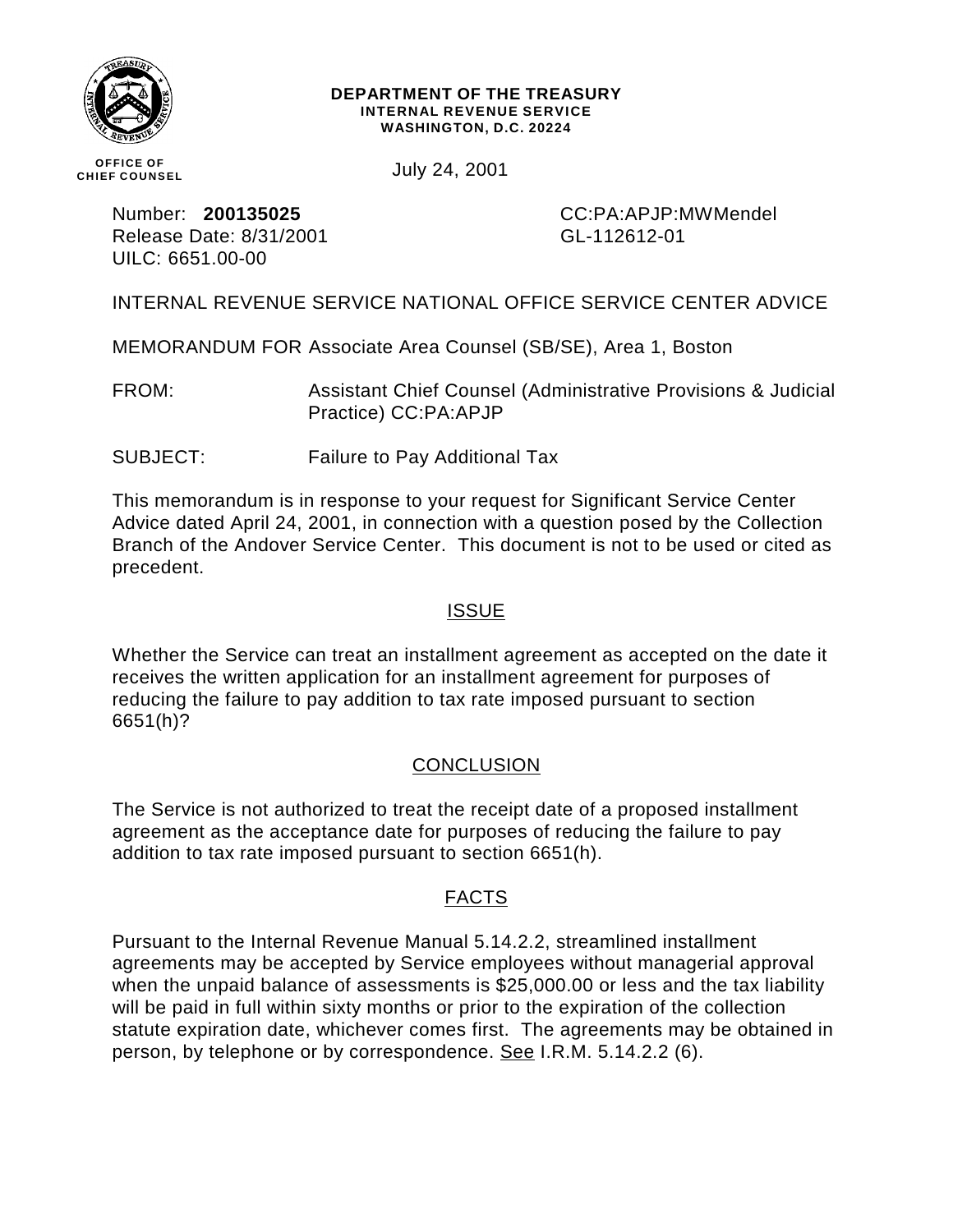It is our understanding that when an agreement is secured by telephone and meets the streamline requirements authorized Service personnel may accept the agreement immediately. Thus, the Service immediately places into effect the reduced failure to pay penalty authorized under section 6651(h). When a taxpayer proposes an installment agreement by correspondence, however, the Service may not accept the agreement for several weeks. Only upon acceptance does the Service apply the reduced penalty rate. As a result, taxpayers who obtain their installment agreement approval by telephone have the reduced penalty rate sooner than taxpayers who apply for installment agreements in writing.

### LAW AND ANALYSIS

Section 6651(a)(2) provides that in the case of failure "to pay the amount shown as tax on any return specified in paragraph (1) on or before the date prescribed for payment of such tax (determined with regard to any extension of time for payment) unless it is shown that such failure is due to reasonable cause and not due to willful neglect, there shall be added to the amount shown as tax on such return 0.5 percent of the amount of such tax if the failure is not for more than 1 month, with an additional 0.5 percent for each additional month or fraction thereof during which such failure continues, not exceeding 25 percent in the aggregate." However, Section 6651(h) provides some relief by limiting the penalty if an installment agreement is in effect. Specifically, section 6651(h) provides "[i]n the case of an individual who files a return of tax on or before the due date for the return (including extensions), paragraphs (2) and (3) of subsection (a) shall each be applied by substituting '0.25' for '.05' each place it appears for the purposes of determining the addition to tax for any month during which an installment agreement under Section 6159 is in effect for the payment of such tax."

Section 6159 authorizes the Secretary to enter into written installment agreements with any taxpayer to satisfy that taxpayer's tax liability. With the exception of installment agreements entered into under section 6159(c), the Service has discretion to reject or accept a proposed installment agreement. See Treas. Reg. § 301.6159-1(b)(1)(i); Kitchen Cabinets, Inc. v. United States, 2001-1 U.S.T.C. ¶50,287 (N.D. Tex 2001). Under section 6159(c), the Secretary is required to enter into an installment agreement where the taxpayer will pay his tax liability in full within three years if (a) the liability does not exceed \$10,000 and (b) the taxpayer, during the preceding five years, has not failed to file a return, failed to pay the tax due, or entered into an installment agreement. See I.R.C. § 6159(c)(2)(a)-(c). In addition, however, the Secretary must determine that the taxpayer is unable to pay the liability when due. See I.R.C. § 6159(c)(3). Thus, even an installment agreement guaranteed by section 6159(c) requires the Secretary to make an